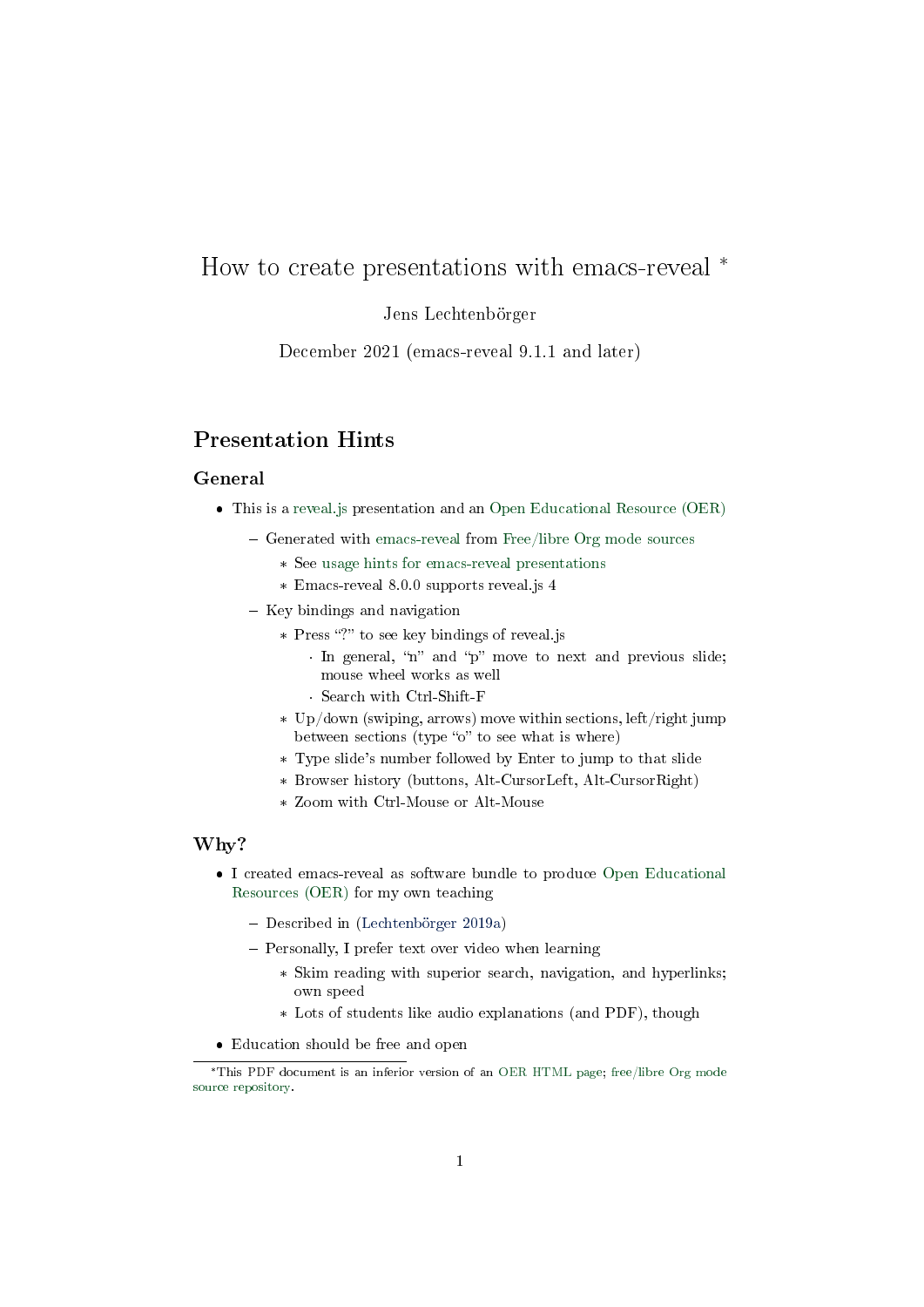- Recording of a talk "Open Educational Resources: What, why, and [how?](https://electures.uni-muenster.de/engage/theodul/ui/core.html?id=bfd84252-634d-40d0-996a-3979a21abe3e)"
- Proper license attribution is a hassle
	- \* Emacs-reveal simplifies that process (for me), see [\(Lechtenbörger](#page-15-1) [2019b\)](#page-15-1)

## Offline work

- Students often ask for download-able presentations
- Alternatives
	- 1. Clone repository, build presentations locally (see [Usage\)](#page-5-0)
	- 2. Download build artifacts from [recent pipeline](https://gitlab.com/oer/emacs-reveal-howto/-/pipelines) (if not expired)
	- 3. Generate PDF
		- Why, really?
			- \* Why not download source files instead?
			- \* [Org mode,](https://orgmode.org/) which is plain text
		- $\sim$  Change the URL by adding "?print-pdf" after ".html", then print to PDF file (usually, Ctrl-p)
		- $-$  Alternatively, generate PDF via L<sup>4</sup>T<sub>F</sub>X from Org source file
			- \* Replace .html (and whatever follows) in address bar of browser with .pdf
				- · E.g., [this howto as PDF](https://oer.gitlab.io/emacs-reveal-howto/howto.pdf)

## Audio

- $\bullet$  Audio should start automatically here (differently from emacs-reveal's default)
	- Enthusiast by [Tours](https://freemusicarchive.org/music/Tours/)
		- \* Licensed under [Creative Commons Attribution 3.0 Unported](https://creativecommons.org/licenses/by/3.0/) [\(CC BY 3.0\)](https://creativecommons.org/licenses/by/3.0/)
		- \* Converted to [free Ogg format](https://en.wikipedia.org/wiki/Ogg) with [Audacity](https://www.audacityteam.org/)
	- See [compatibility and known issues of the underlying audio plugin](https://github.com/rajgoel/reveal.js-plugins/tree/master/audio-slideshow#user-content-compatibility-and-known-issues)
		- \* [Firefox,](https://www.mozilla.org/en-US/firefox/) which I recommend as browser in general [\(here in En](https://blogs.fsfe.org/jens.lechtenboerger/2015/06/09/three-steps-towards-more-privacy-on-the-net/)[glish](https://blogs.fsfe.org/jens.lechtenboerger/2015/06/09/three-steps-towards-more-privacy-on-the-net/) and [here in German\)](https://www.informationelle-selbstbestimmung-im-internet.de/), seems to work everywhere
	- Audio controls are shown at bottom left

#### (Speaker) Notes

 Slides contain additional notes as plain text if you see the folder icon at the top right (as on this slide)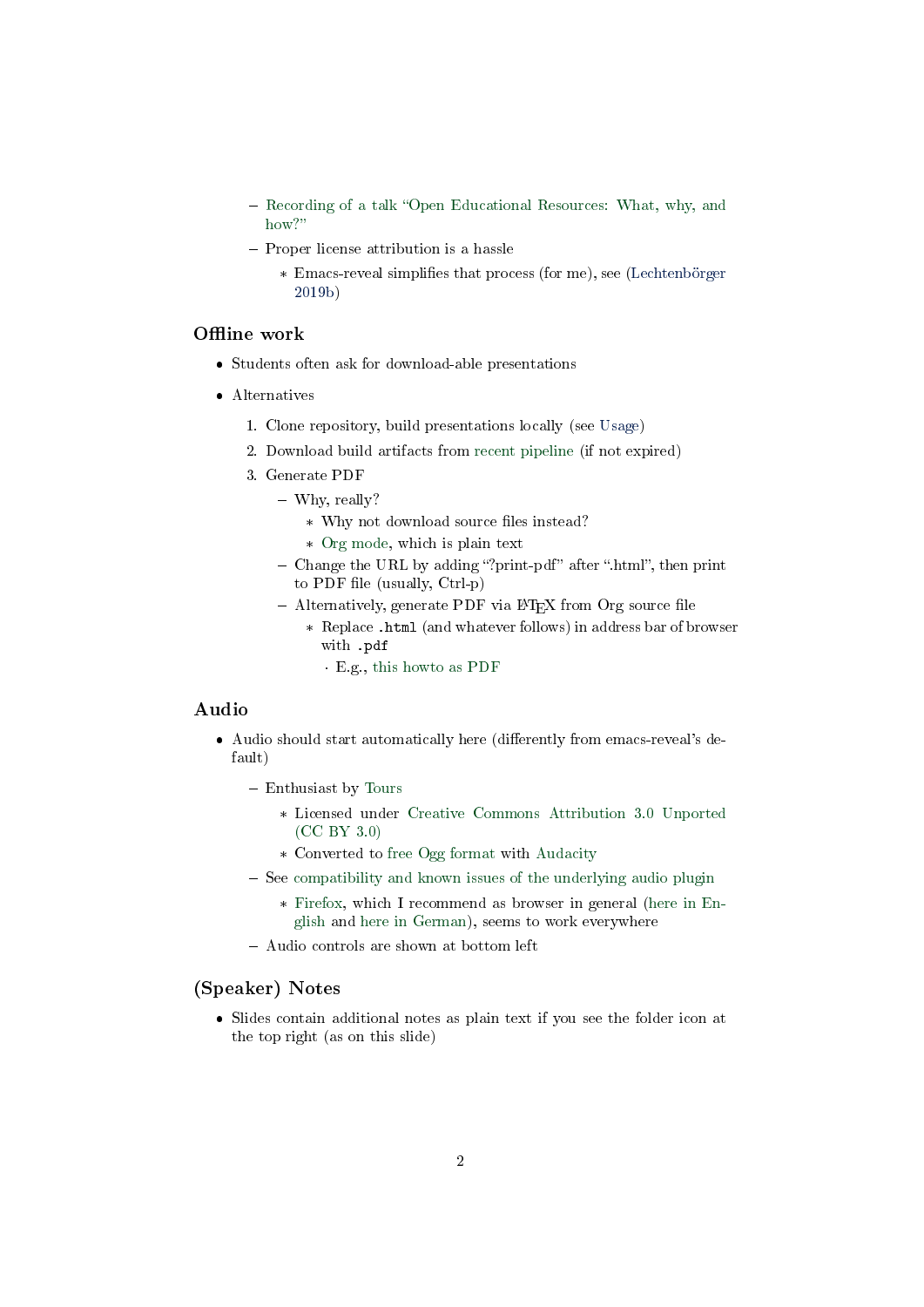

#### Figure 1: [Figure](https://packages.debian.org/stretch/openclipart-svg) under [CC0 1.0](https://creativecommons.org/publicdomain/zero/1.0/)

- $-$  Either press "v" to see the "courseware view" or click on that icon or press "s" to see the "speaker notes view"
- You need to allow pop-ups
	- \* If the pop-up window does not work, you may need to press "s" twice or close the pop-up window once

These are sample notes

- Lists can be used here
- You can time your presentation
	- $-$  Maybe look at [one](https://gitlab.com/lechten/talks-2018/blob/master/2018-04-24-Blockchain.org) of my talks to see how to define timing

# Introduction

# What's This?

 Emacs-reveal is [free software](https://fsfe.org/freesoftware/) to generate [reveal.js](https://revealjs.com/) presentations (slides with audio) from simple text files in [Org mode](https://orgmode.org/)



Figure 2: "Figure" under [CC0 1.0;](https://creativecommons.org/publicdomain/zero/1.0/) converted from [Pixabay](https://pixabay.com/en/board-easel-architect-engineer-2714172/)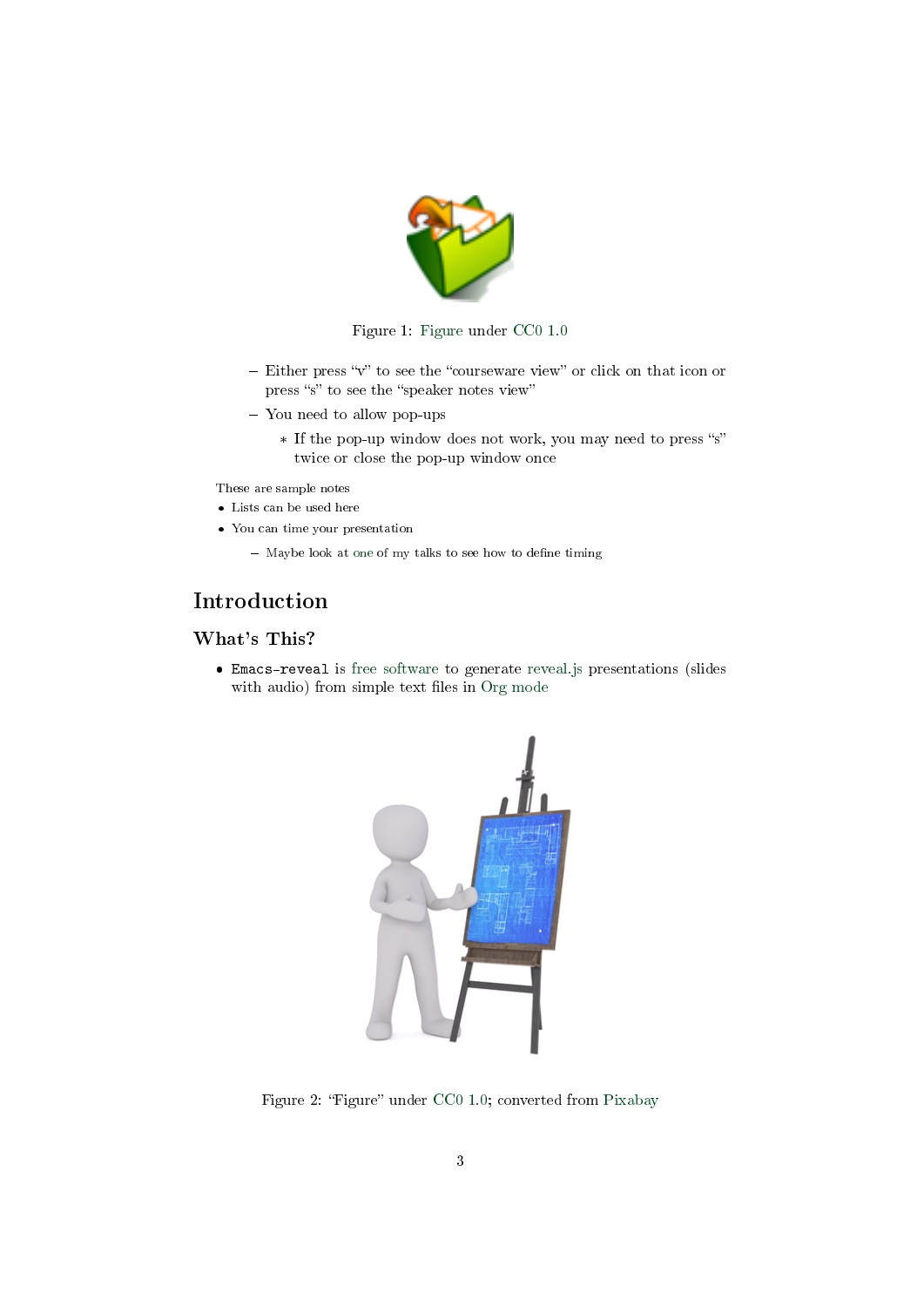- $-$  Benefits
	- \* For your audience
		- · Self-contained presentations embedding audio
		- Usable on lots of (including mobile and offline) devices with just a browser
	- \* For you as producer
		- $\cdot$  Separation of layout and contents (similarly to, e.g.,  $\angle$ ATEX)
		- · Simple text format allows diff and merge for ease of collaboration

## Prerequisites

- I suppose (and strongly recommend) that you use GNU/Linux [\(help on](https://getgnulinux.org/switch_to_linux/try_or_install/) [getting started\)](https://getgnulinux.org/switch_to_linux/try_or_install/)
	- $-$  Actually, not much here is operating system specific
- Emacs-reveal should really be used with the text editor [GNU Emacs](https://www.gnu.org/software/emacs/)
	- $-$  (You could try other editors and build presentations within GitLab, thanks to GitLab's infrastructure)
		- \* (In fact, you do not need an editor at all but could edit presentations using a Web browser on GitLab.com, e.g., with the [Web](https://gitlab.com/-/ide/project/oer/emacs-reveal-howto/edit/master/) [IDE](https://gitlab.com/-/ide/project/oer/emacs-reveal-howto/edit/master/) (requires login))

## Installation and Quickstart

- Emacs-reveal builds upon Gnu Emacs with [Org mode](https://orgmode.org)
	- Emacs-reveal [is available as free software on GitLab](https://gitlab.com/oer/emacs-reveal)
- You also need Git
	- [Getting started](https://git-scm.com/book/en/v2/Getting-Started-Installing-Git)
		- \* The [Pro Git book](https://git-scm.com/book/en/v2) is a great source in general
	- $-$  [Git introduction as OER](https://oer.gitlab.io/oer-courses/cacs/Git-Introduction.html) (created with emacs-reveal)
- And maybe more, see next slide

#### L<sup>A</sup>TEX and other dependencies

- By default, emacs-reveal generates HTML presentations and PDF variants
	- $-$  PDF output requires a  $BTRX$  installation
		- \* If missing, elisp/publish.el stops with an error, resulting in broken presentations
	- Add following to beginning of elisp/publish.el to generate only HTML

```
(setq oer-reveal-publish-org-publishing-functions
      '(oer-reveal-publish-to-reveal))
```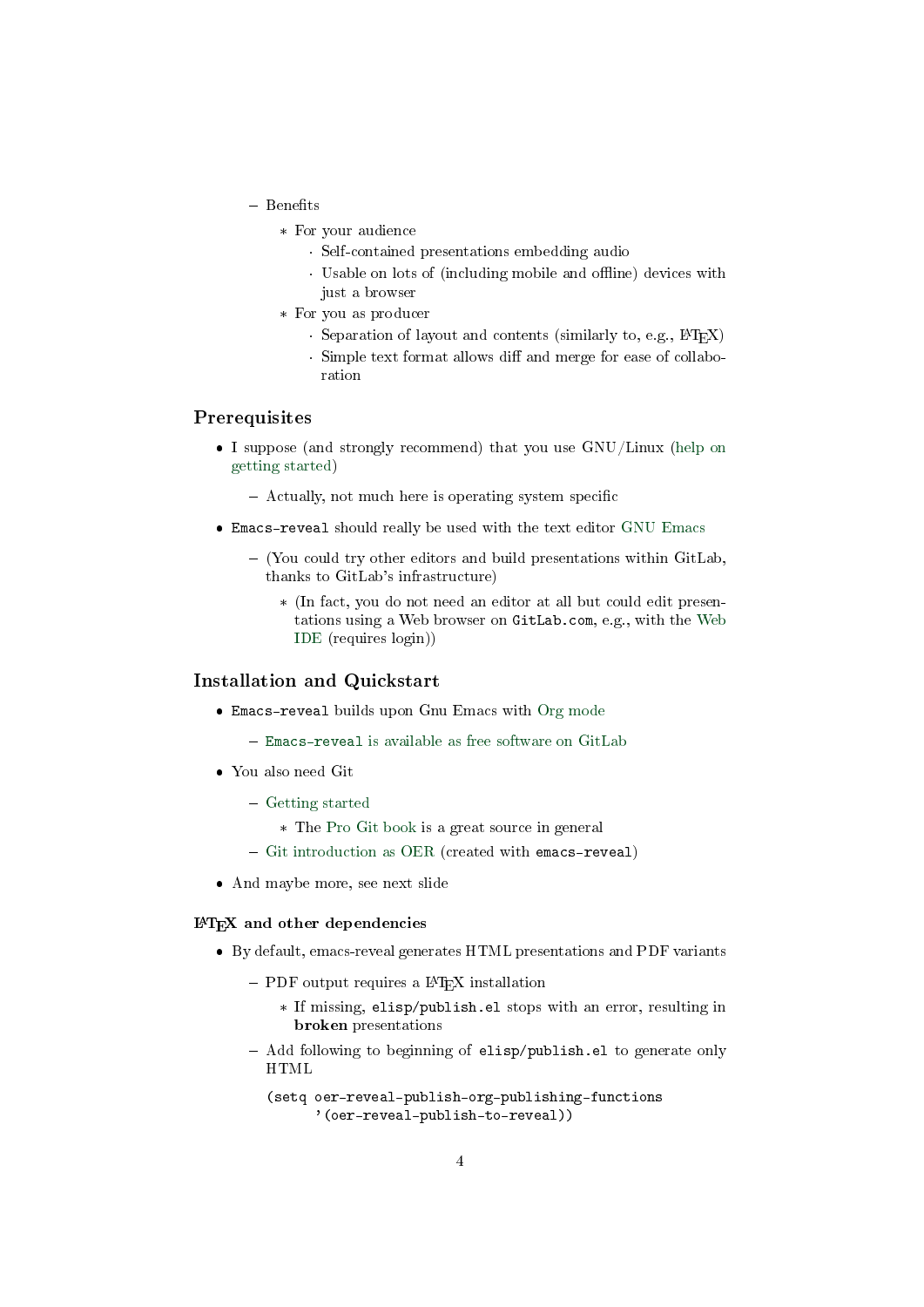- This howto also contains a [DOT/Graphviz example](#page-13-0)
	- $-$  Dependencies of emacs-reveal specified in two Docker files
		- \* docker/debian-emacs-tex/Dockerfile
		- \* docker/emacs-reveal/Dockerfile

#### Initial Consideration

- Emacs-reveal can manage bundled software
	- (Submodules for Lisp packages Org mode, org-re-reveal, org-re-revealciteproc, org-re-reveal-ref, oer-reveal as well as reveal.js with several plugins)
	- Default with customizable variable emacs-reveal-managed-install-p being t
	- $-$  Variable oer-reveal-reveal is-version specifies the target version of reveal.js for emacs-reveal
- Or, you manage those components yourself
	- $-$  Set emacs-reveal-managed-install-p to nil
- In any case, emacs-reveal changes values of other packages (org-ref, oer-reveal) without warning

#### <span id="page-4-0"></span>Managed install of emacs-reveal

- Install emacs-reveal in a directory of your choice
	- 1. Choose directory, e.g., ~/.emacs.d/elpa, and clone software
		- $-cd \sim /$ .emacs.d/elpa
		- git clone --recursive https://gitlab.com/oer/emacs-reveal.git \* (Option --recursive downloads submodules)
	- 2. Add following lines to ~/.emacs
		- (add-to-list 'load-path "~/.emacs.d/elpa/emacs-reveal")
		- (require 'emacs-reveal)
	- 3. Restart Emacs (installation of org-ref or citeproc is offered, if necessary)

#### Alternative installation

- You may prefer to manage submodules of emacs-reveal yourself
	- 1. Choose directory and clone (without option --recursive)
		- $-$  cd  $\tilde{\phantom{a}}$ .emacs.d/elpa
		- git clone https://gitlab.com/oer/emacs-reveal.git
	- 2. Add following lines to ~/.emacs
		- (add-to-list 'load-path "~/.emacs.d/elpa/emacs-reveal")
		- (setq emacs-reveal-managed-install-p nil)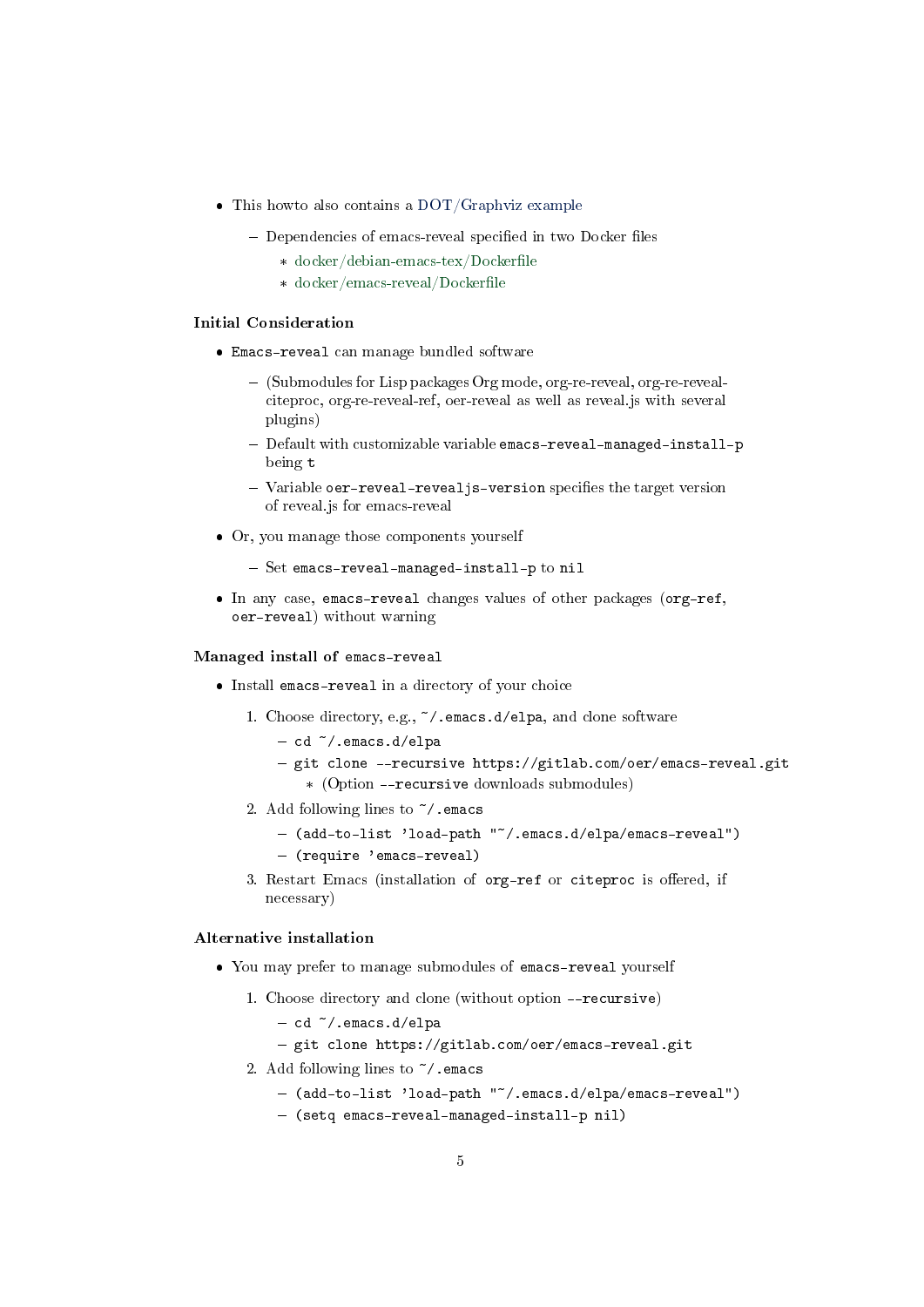```
* Read doc string of emacs-reveal-managed-install-p
 (require 'emacs-reveal)
```
3. (Now, subdirectories under "~/.emacs.d/elpa/emacs-reveal" remain empty)

#### <span id="page-5-1"></span>Quickstart with emacs-reveal

- E.g., generate this howto
	- 1. Install emacs-reveal (see previous two slides for alternatives)
	- 2. Choose directory for howto, clone it
		- git clone --recursive https://gitlab.com/oer/emacs-reveal-howto.git \* Option --recursive gets an embedded repository for figures
		- $-$  cd emacs-reveal-howto/
	- 3. Generate the HTML presentation from Org source howto.org
		- emacs --batch --load elisp/publish.el
		- Publication code needs to be able to locate emacs-reveal.el
			- \* Code in elisp/publish.el tries (a) ~/.emacs.d/elpa/emacs-reveal (suggested on [earlier slide\)](#page-4-0) and (b) sibling directory emacs-reveal

# <span id="page-5-0"></span>Usage

#### Alternatives

- 1. Create presentations locally on Command Line
- 2. Create presentations in GNU Emacs
- 3. Create presentations with [Docker](https://www.docker.com/)



Figure 3: "Docker logo" under [Docker Brand Guidelines;](https://www.docker.com/brand-guidelines) from [Docker](https://www.docker.com/sites/default/files/legal/docker_logos_2018.zip)

- [Docker image emacs-reveal](https://gitlab.com/oer/emacs-reveal/container_registry)
	- Similarly to previous alternative; necessary software bundled
	- See [README of emacs-reveal](https://gitlab.com/oer/emacs-reveal/blob/master/README.md)
	- [Introduction to Docker,](https://oer.gitlab.io/oer-courses/vm-neuland/Docker.html) built with emacs-reveal
- 4. Create and publish presentations on [GitLab](https://about.gitlab.com/)



Figure 4: "[GitLab](https://gitlab.com/gitlab-com/gitlab-artwork/blob/master/README.md) Logo" by GitLab under [CC BY-NC-SA 4.0;](https://creativecommons.org/licenses/by-nc-sa/4.0/) from [gitlab.com](https://gitlab.com/gitlab-com/gitlab-artwork/raw/master/wordmark/wm_no_bg.png)

 Based on [GitLab Continuous Integration infrastructure](https://docs.gitlab.com/ce/ci/) and above Docker image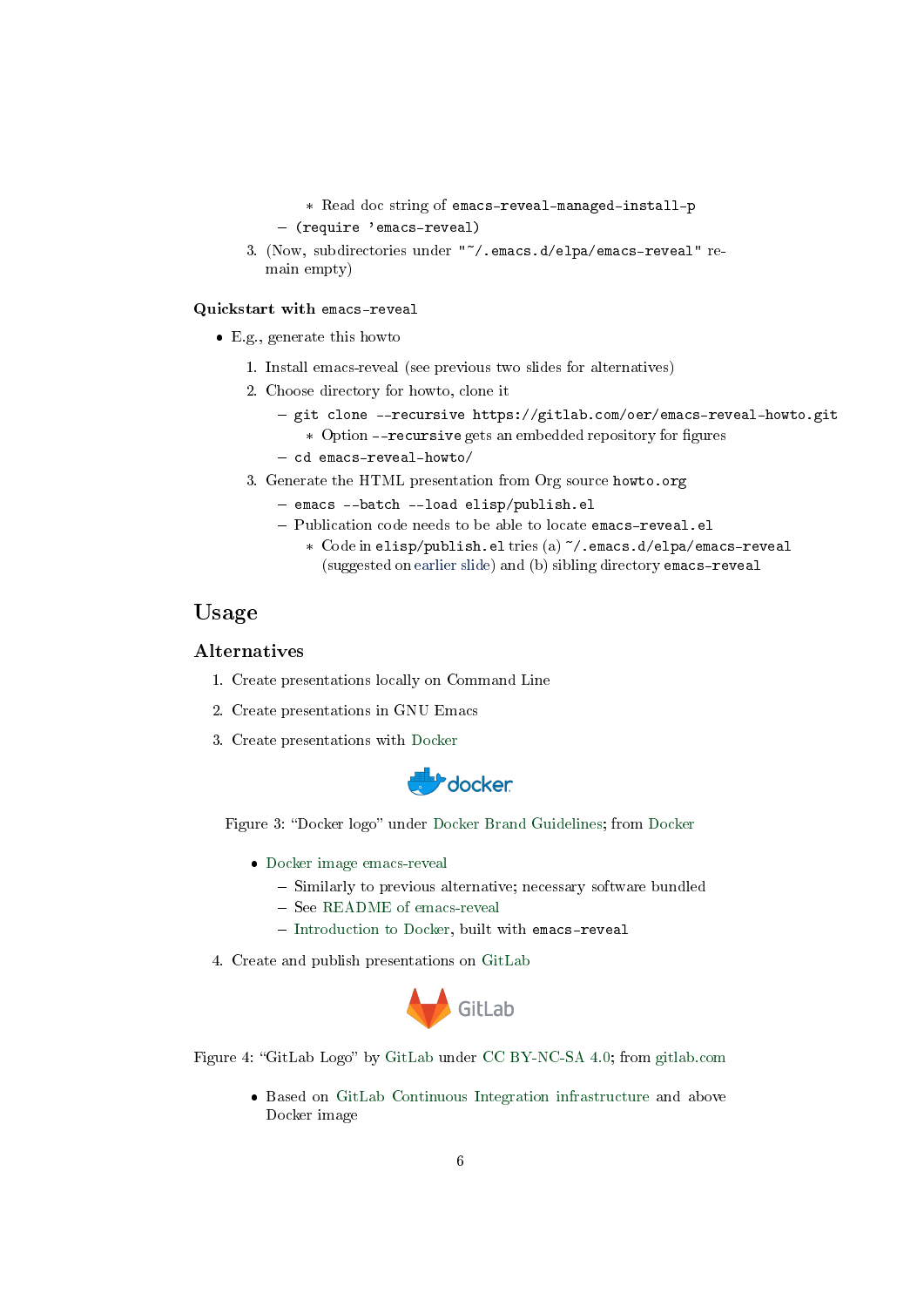### Build Presentations on Command Line

- 0. Install [emacs-reveal](#page-4-0) and [howto](#page-5-1)
- 1. Create Org file in directory emacs-reveal-howto
	- See contained source file for this presentation, howto.org
- 2. Build presentations for les ending in .org
	- (Except internal ones, see function oer-reveal-publish-all)
	- emacs --batch --load elisp/publish.el
		- $P$ resentations are built in subdirectory public/
- 3. Open presentation in [Firefox](https://www.mozilla.org/en-US/firefox/)
	- E.g.: firefox public/howto.html
- 4. Optional: Copy public/ to public web server

### Building Presentations in Emacs

- 1. Generate HTML presentation for visited .org file using Org export functionality: Press C-c C-e w b (export with oer-reveal)
	- $\bullet$  This generates HTML file in current directory and opens it in default browser
	- For this to work
		- (a) Settings of emacs-reveal should be in effect (emacs-reveal.el is loaded, e.g., with [step \(2\) above\)](#page-4-0)
		- (b) Necessary resources, in particular reveal.js, must be accessible in .org file's directory
			- $-I$  use emacs --batch --load elisp/publish.elonce to populate public/, then create a symbolic link: ln -s public/reveal.js
		- (c) For image grids, you may need: (setq oer-reveal-export-dir "./")

#### Org-re-reveal and oer-reveal

- Emacs-reveal embeds the packages org-re-reveal and oer-reveal
	- Package oer-reveal is an Org mode export backend (extending orgre-reveal)
		- \* Starting with oer-reveal 1.4.0, part of emacs-reveal 4.1.0
		- \* With key binding mentioned on previous slide
	- You can export with org-re-reveal (C-c C-e v v and C-c C-e v b) or oer-reveal (C-c C-e w w and C-c C-e w b)
		- \* With oer-reveal, additional reveal.js plugins are enabled by default
			- · See customizable variables oer-reveal-plugins and oer-reveal-plugin-config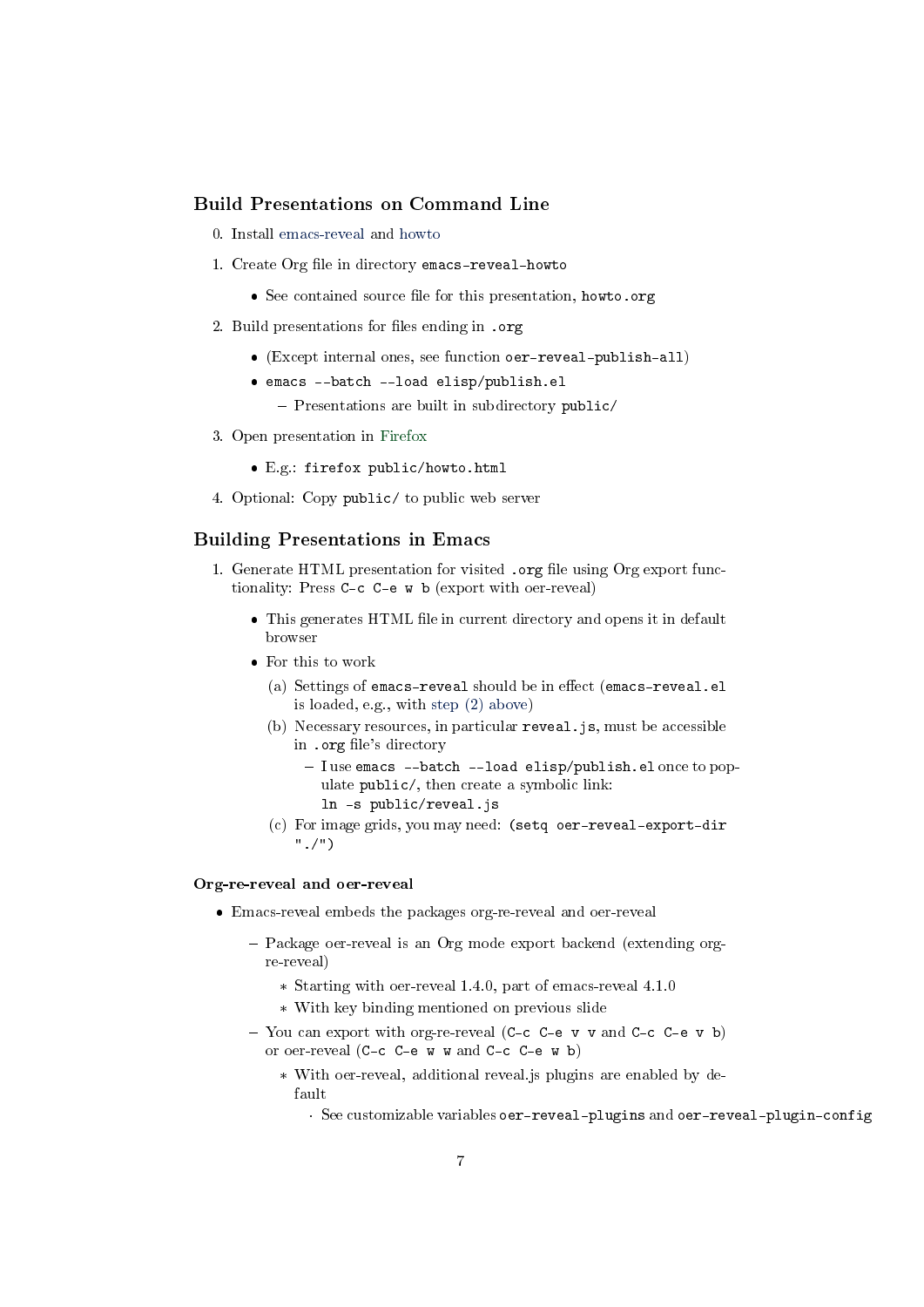## Build Presentations on GitLab

- 1. Fork [emacs-reveal-howto](https://gitlab.com/oer/emacs-reveal-howto) on GitLab [\(fork documentation\)](https://docs.gitlab.com/ee/user/project/repository/forking_workflow.html)
	- git clone <the URL of YOUR GitLab project>
- 2. Create or update Org files in cloned directory
	- Push changes to your fork
- 3. GitLab infrastructure picks up changes and publishes presentations as [GitLab Pages](https://about.gitlab.com/stages-devops-lifecycle/pages/)
	- Based on Continuous Integration (CI) infrastructure
		- Configured by file [.gitlab-ci.yml](https://gitlab.com/oer/emacs-reveal-howto/blob/master/.gitlab-ci.yml)
	- CI run takes some minutes
	- Go to Settings  $\rightarrow$  Pages to see the Pages' address

# <span id="page-7-0"></span>Some Presentation Features

## <span id="page-7-1"></span>Text Slide

- A list
- With a sub-list whose items appear
	- $-$  This is emphasized
	- This is **bold**
	- This looks like code
	- This is green
	- Nothing special

#### Some Fragment Styles

- Forget
- Shrink
- Grow
- Very important

#### Fragments with Custom Order

- $\bullet$  I'm first.
- Fourth.
- Third.
- Second.
- $\bullet$  I'm also first.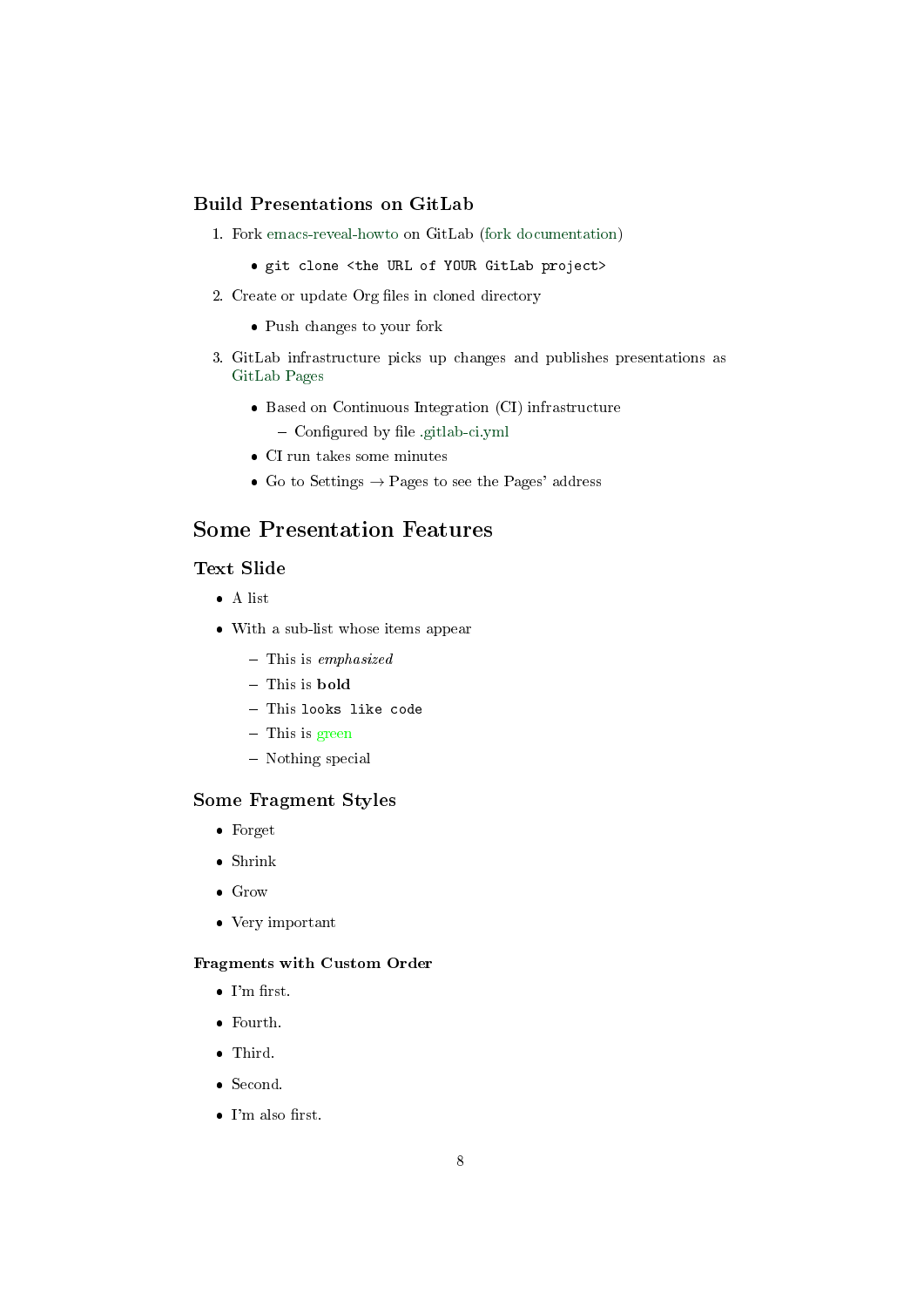### Centered Text

Just some horizontally centered text. Created by assigning class org-center (for which oer-reveal.css specifies text-align: center).

Alternatively, Org's center blocks are exported by plain HTML export, see org-html-center-block.

## On Sections

- This slide is part of section [Some Presentation Features](#page-7-0)
	- We can link to slides, e.g., [an earlier slide](#page-7-1)
		- \* You can use the browser history to go back
	- Side note: Check source code to see two variants of link targets used on this slide
- This slide can also be perceived as its own subsection
	- The [next slide](#page-8-0) is on a deeper level of nesting
- (This list item appears simultaneously with previous bullet point)

#### <span id="page-8-0"></span>Another Slide

- This slide is on a deeper level of nesting
- This level of nesting is not shown in the table of contents in the slide's bottom
- By the way, the headings in the table of contents below are hyperlinks
	- And your browser remembers the history, back/forward buttons and shortcuts should work
	- Mousewheel and swiping work

#### <span id="page-8-1"></span>Licensing

- $\bullet$  Starting with emacs-reveal 5.0.3 (and oer-reveal 2.0.2), presentations can show license information derived from SPDX headers of the [REUSE](https://reuse.software/) project
	- $-$  See [licensing slide](#page-16-0) at the end of this presentation
		- \* Information on that slide is derived from header lines of howto.org #+SPDX-FileCopyrightText: 2017-2020 Jens Lechtenbörger <https://lechten.gitlab. #+SPDX-License-Identifier: CC-BY-SA-4.0
		- \* Note that SPDX headers must be prefixed with #+ to be recognized as Org mode keywords
	- License information is also embedded in machine-readable RDFa format
- Macros for OER figures with (human- and machine-readable) license information are discussed [later](#page-10-0)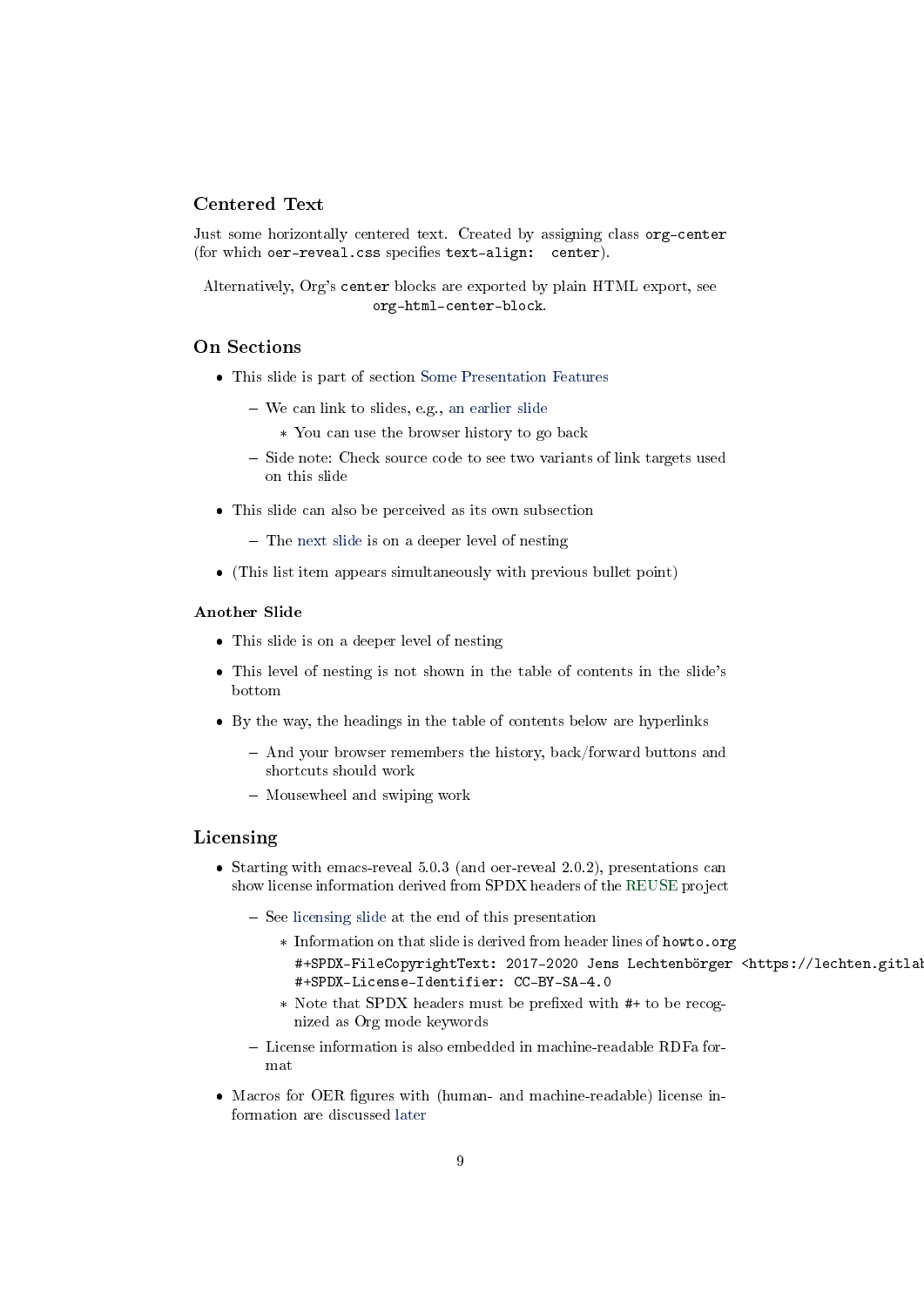## Two Columns: Pro/Con of emacs-reveal

#### Pro

- Free/libre open source software
- Device-independent presentations

#### Con

- $-$  Also mobile and offline - Generated from simple text format No [WYSIWYG](https://en.wikipedia.org/wiki/WYSIWYG) (Need to learn something new)
	-
	- \* Easy to learn
	- \* Collaboration with  $diff/merge/git$
	- \* Separation of layout and content

### Hyperlinks

- $\bullet$  Different types of hyperlinks exist
	- External ones
		- \* Plain [Org mode](https://orgmode.org/) link
			- · Or [with emphasis that you should really check out Org mode](https://orgmode.org/) before you continue
		- \* Details of [Docker](https://oer.gitlab.io/oer-courses/vm-neuland/Docker.html) are beyond the scope of this howto
	- $-$  Internal ones (within presentation)
		- \* Maybe [pointing to an earlier slide](#page-8-1)
		- \* Or [pointing to a later slide](#page-9-0)
		- \* Or emphasizing that a mentioned concept like fi[gures and audio](#page-0-0) is revisited later

### <span id="page-9-0"></span>URL Parameters

- See [usage hints for emacs-reveal presentations,](https://oer.gitlab.io/hints.html) e.g.:
	- <./howto.html?default-navigation> switches to the [default naviga](https://revealjs.com/vertical-slides/#navigation-mode)[tion mode](https://revealjs.com/vertical-slides/#navigation-mode) of reveal.js
	- <./howto.html?hidelinks=32> hides hyperlinks that go beyond presentation topics
		- \* (Note the link for navigation modes of reveal.js above)
	- Or both: <./howto.html?default-navigation&hidelinks=32>

# Figures and Audio

• The following figures and their license metadata are maintained in a [sep](https://gitlab.com/oer/figures)[arate project](https://gitlab.com/oer/figures)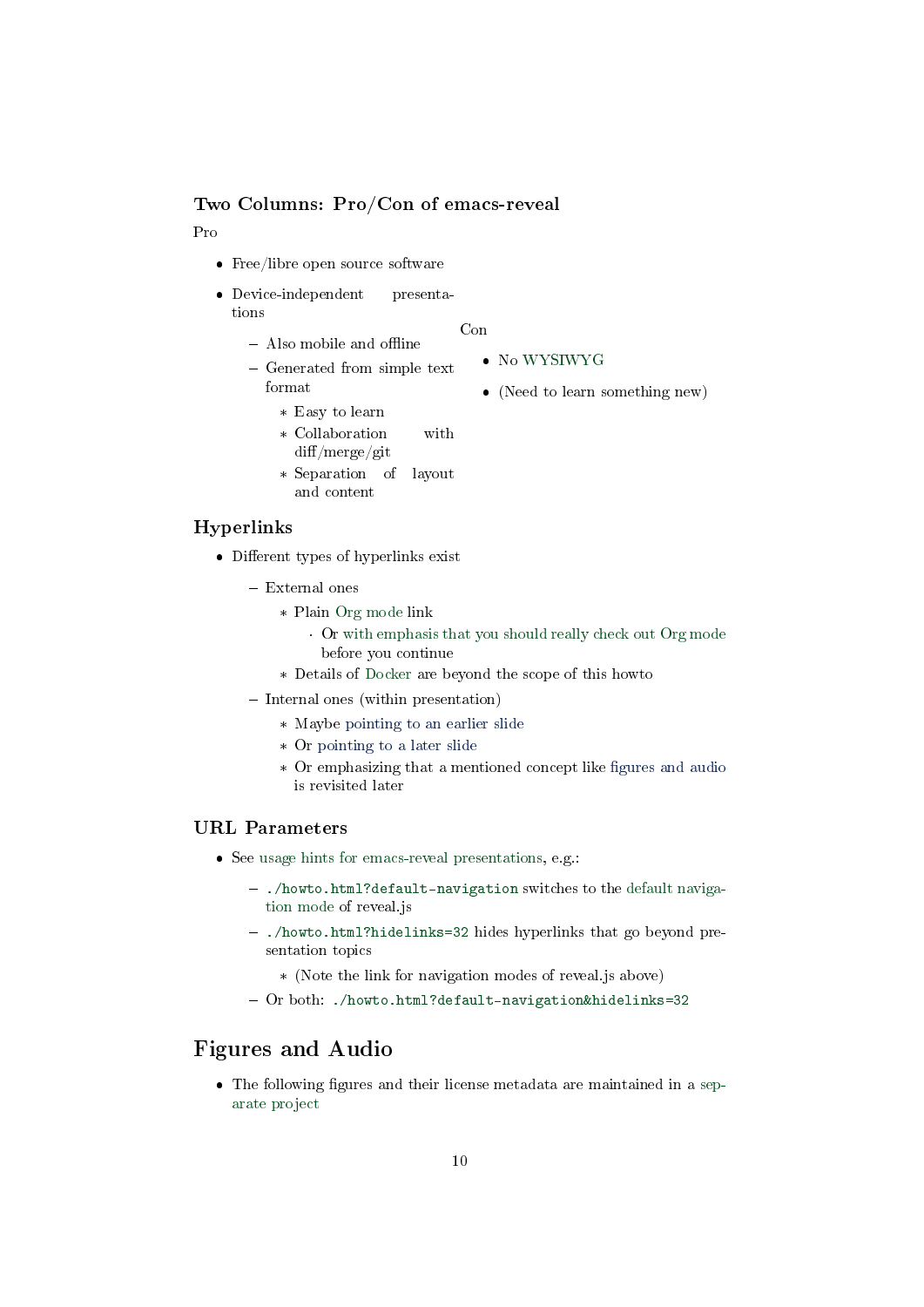- Embedded here as Git submodule
- $-$  See source file for use of macros reveallicense, revealimg, revealgrid
	- \* Macros defined and documented in config.org of oer-reveal
- Presentation contains license information in machine-readable RDFa format [\(Lechtenbörger 2019b\)](#page-15-1)

## Slide with Figure and Audio

• This figure is part of a different presentation **Warning!** Figure omitted as gif format not supported in IATEX: "Animation of Clock algorithm for page replacement

(See HTML presentation instead.)

- $-$  Notice: No license displayed for figure  $\rightarrow$  License of document applies
- The song Enthusiast by [Tours](https://freemusicarchive.org/music/Tours/) is licensed under [Creative Commons Attri](https://creativecommons.org/licenses/by/3.0/)[bution 3.0 Unported \(CC BY 3.0\)](https://creativecommons.org/licenses/by/3.0/)

## <span id="page-10-0"></span>Figure with Caption and License

- $\bullet\,$  Display image with meta-data specified in file
	- Simplify sharing of images with source and license
- Functionality and meta-data format are specific to emacs-reveal
	- $-$  See next slide for sample file



Figure 5: To share or not to share ("Figure" under [CC0 1.0;](https://creativecommons.org/publicdomain/zero/1.0/) converted from [Pixabay\)](https://pixabay.com/en/decision-question-response-1013751/)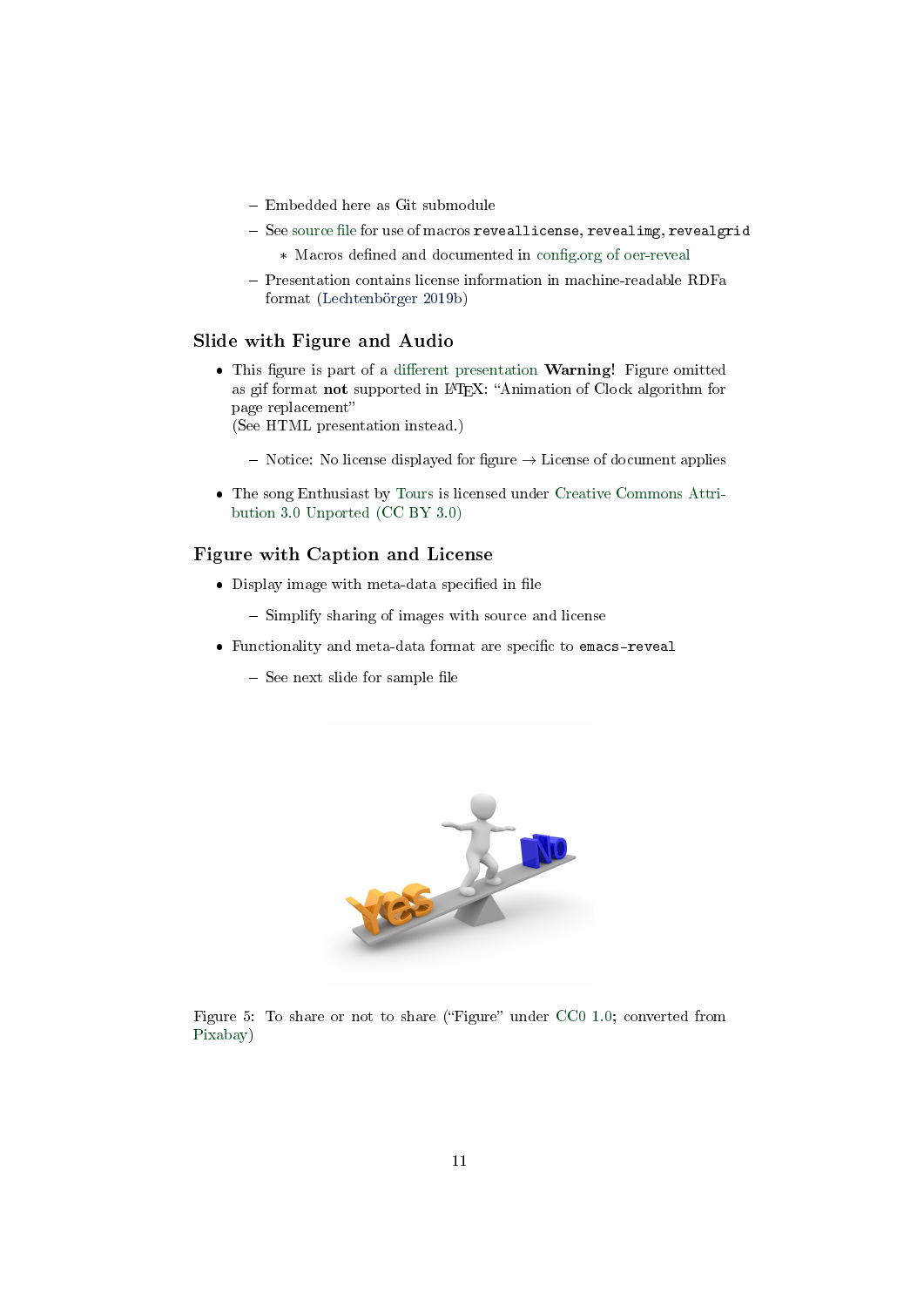<span id="page-11-0"></span>Meta-Data File for Previous Image

```
;; Semicolon starts comment until end of line (Emacs Lisp).
;; Note that the line for dc:title below is just a comment. In that
;; case, "Image" is used as generic title; uncomment for real title.
;; CC0 does not require attribution of author/creator; uncomment if needed.
((filename . "./figures/3d-man/decision-1013751_1920.jpg") ; Note the path prefix
; (dc:title . "The title given by the author")
 (licenseurl . "https://creativecommons.org/publicdomain/zero/1.0/")
 (licensetext . "CC0 1.0")
; (cc:attributionName . "Jens Lechtenbörger")
; (cc:attributionURL . "https://lechten.gitlab.io/#me")
 (dc:source . "https://pixabay.com/en/decision-question-response-1013751/")
 (sourcetext . "Pixabay")
 (imgalt . "Balance tipping in favor of Yes")
 (imgadapted . "converted from") ; Adjust as needed
 (texwidth . 0.5) ; Width in percent of textwidth for LaTeX export
)
```
## An Image Grid: Computers

Presentation contains image grid. LAT<sub>E</sub>X export not supported.

#### Creation of Previous Image Grid

• Single line in source file, using macro revealgrid

 $\{$ {revealgrid(42,"./figures/devices/computer.grid",60,4,3,"\"ga1 ga2 ga3  $\$ "\"ga1

- Arguments explained in config.org of oer-reveal
- $-$  With file computer.grid as follows

("./figures/devices/white-male-1834091\_1920.meta"

- "./figures/devices/commodore-160186\_1280-CC0.meta"
- "./figures/devices/laptop-154091\_1280.meta"
- "./figures/devices/router-157597\_1280.meta"
- "./figures/devices/car-49278\_960\_720.meta"
- "./figures/devices/beauty-1260974\_1920.meta"
- "./figures/devices/vintage-tv-1116587\_960\_720.meta"
- "./figures/devices/smartwatch-1874536\_1280.meta"
- "./figures/devices/Fairphone\_2\_reverse.meta")

#### Notes on figures

- If you used emacs-reveal previously and did not like that it exported all figures from a growing repository, note that as of emacs-reveal 5.2.0, only used figures are exported
- So far, emacs-reveal uses meta-data in an ad-hoc format (as shown on a [previous slide\)](#page-11-0)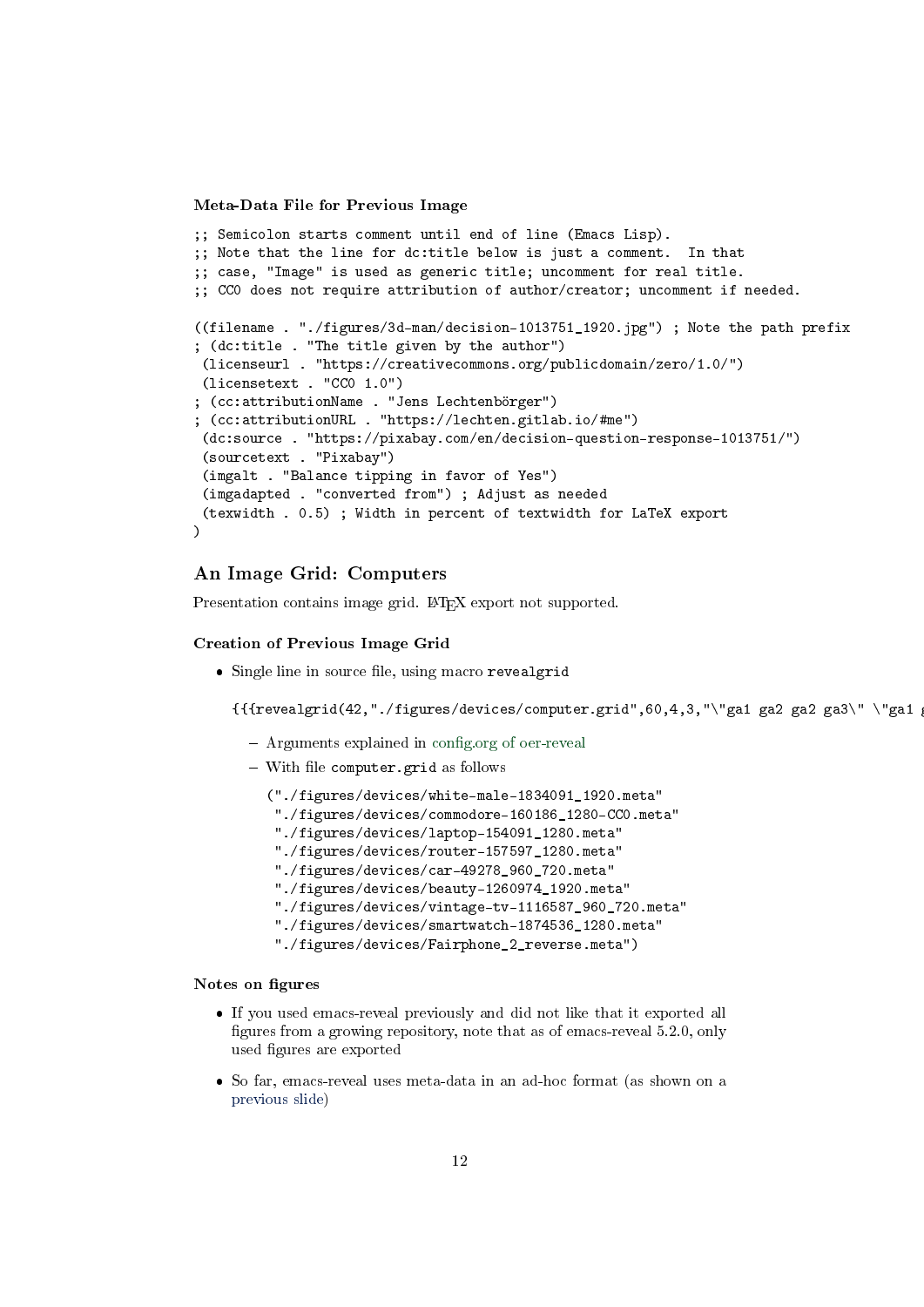- $-$  For all fi[gures in this repository](https://gitlab.com/oer/figures/)
- $-$  Please, contact me if you'd like to contribute with a different format, e.g., JSON-LD
	- \* Maybe with an [issue?](https://gitlab.com/oer/figures/-/issues)

#### Appearing Items with Audio

(Audios produced with [MaryTTS,](https://github.com/marytts/marytts) converted to Ogg format with [Audacity\)](https://www.audacityteam.org/)

- One
- Two
- Three

# **Misc**

## Quiz Plugin

Emacs-reveal embeds this [quiz plugin](https://gitlab.com/schaepermeier/reveal.js-quiz)

[Demo of plugin's author](https://schaepermeier.gitlab.io/reveal-quiz-demo/demo.html)

- In presentations, quizzes support active learning
	- In particular, retrieval practice

### Sample Quiz

#### Klipse for Code Evaluation

- Org-re-reveal supports [Klipse](https://github.com/viebel/klipse)
	- Teach programming
		- \* Code changes in upper part result in output changes in lower part
	- Browser-side code evaluation for various programming languages
		- \* See org-re-reveal-klipse-languages for supported subset
		- · clojure, html, javascript, js, php, python, ruby, scheme, sql \* To activate, either add option reveal\_klipsify\_src:t (as in
		- header of this file) or set variable org-re-reveal-klipsify-src to t; be sure to disable scaling of reveal.js
		- \* Correct indentation may require that you set org-src-preserve-indentation to  $t$  (see bottom of this file)
- Code on next two slides copied from [README of Org-Reveal](https://github.com/yjwen/org-reveal/blob/master/Readme.org)

#### HTML Src Block

```
<h1 class="whatever">hello, what's your name</h1>
```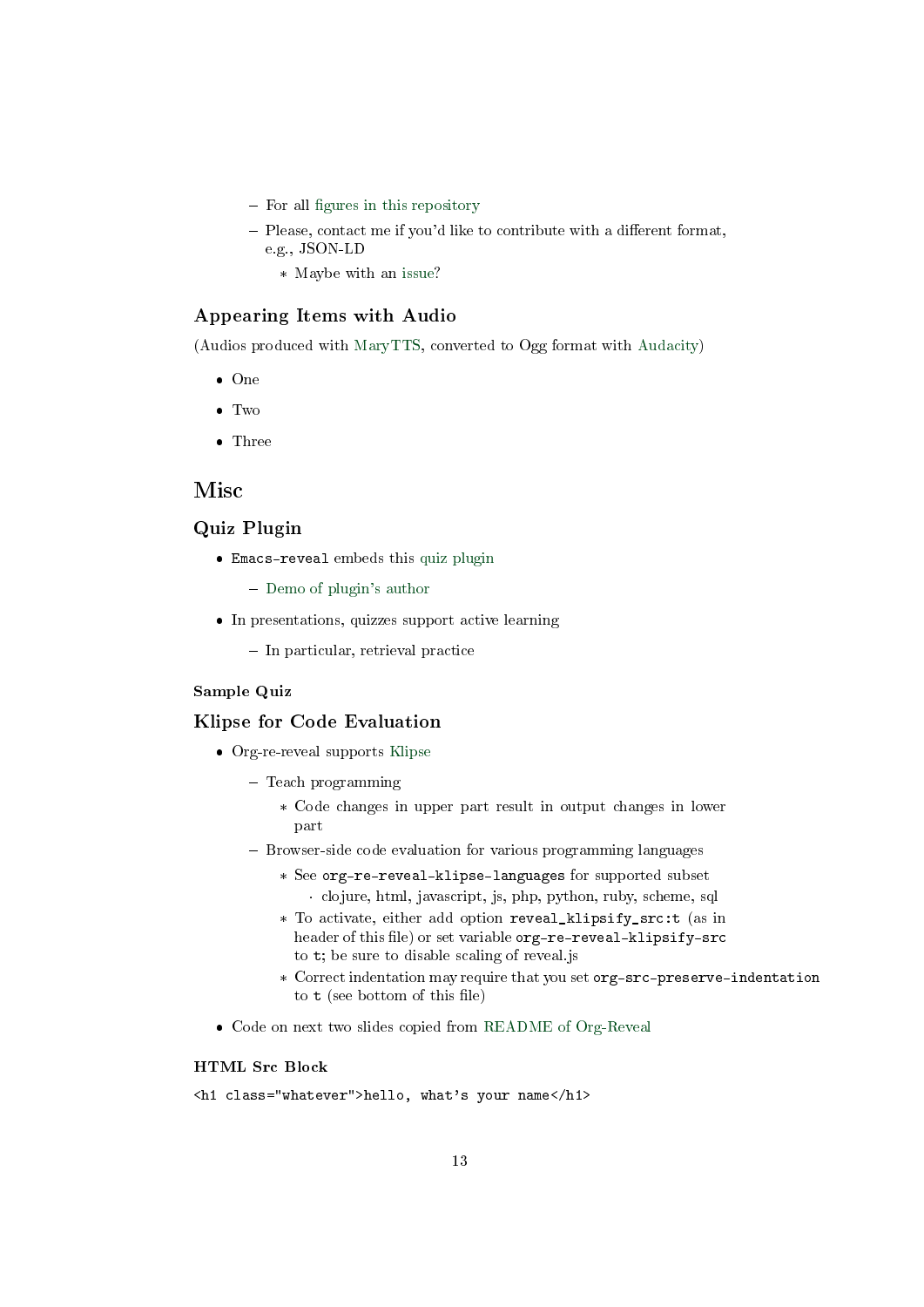```
Javascript Src Block
```

```
console.log("success");
var x='string using single quote';
x
```
#### PHP Src Block

\$name = "Alice"; echo "Moin " . \$name . "!";

### Python Src Block

```
def factorial(n):
    if n < 2:
return 1
    else:
return n * factorial(n - 1)
```
#### print(factorial(10))

## Figures with Babel

- Org export can execute embedded source code, with results injected into exported HTML presentation
	- For example, [diagrams generated with](https://orgmode.org/worg/org-contrib/babel/languages/ob-doc-dot.html) dot of Graphviz
- With emacs-reveal
	- Activate necessary source languages in oer-reveal-publish-babel-languages
	- Maybe generate figures into separate directory
		- \* Publish contents with org-publish-project-alist
- See subsequent slides for sample code

### <span id="page-13-0"></span>Hello World with Dot

```
graph {
 hello [label="Hello"];
 world [label="World!"];
 hello -- world;
  }
```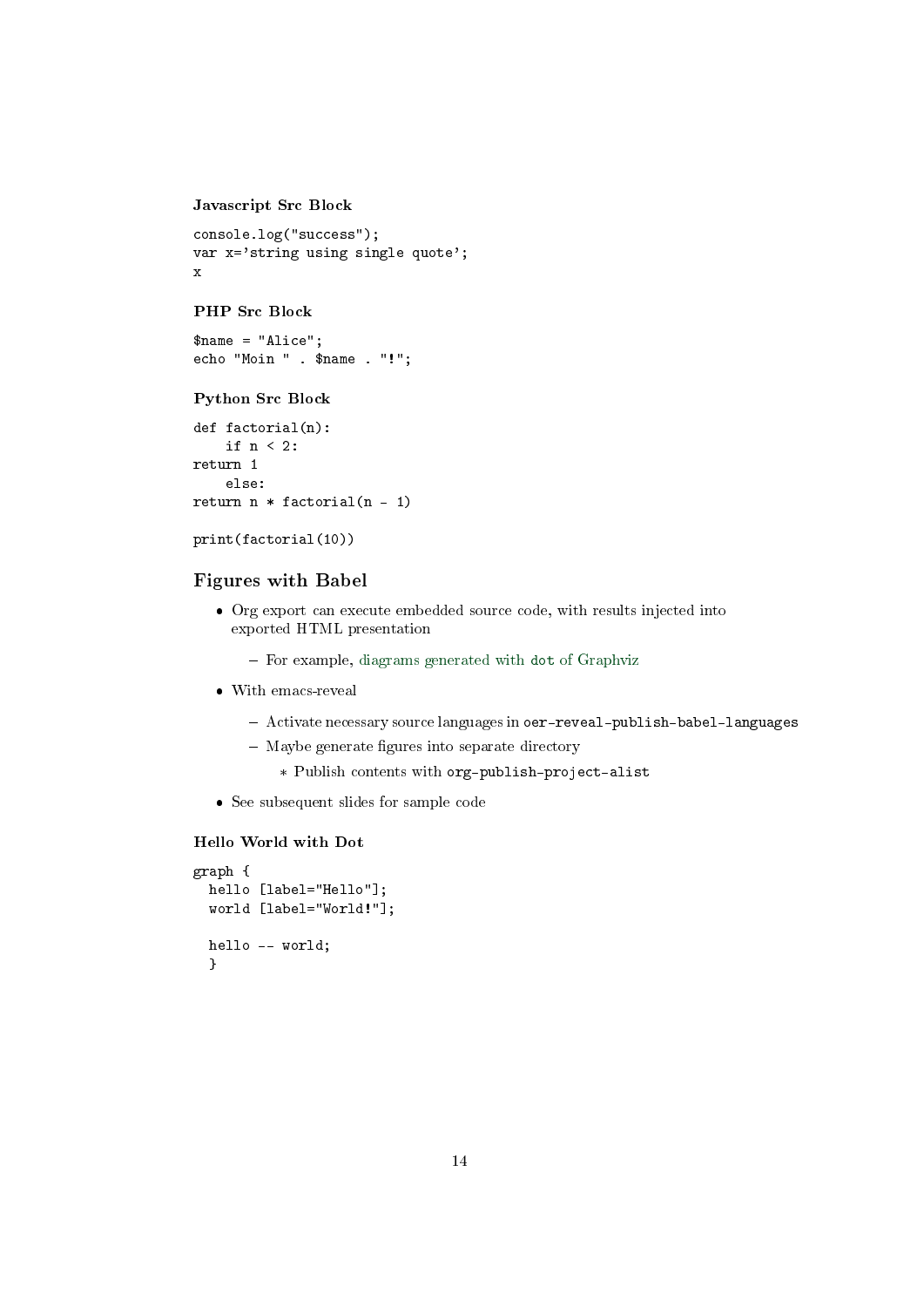

#### Relevant Excerpt of Publication Code

- The following snippet of elisp/publish.el activates dot and publication of generated images
	- Adapt based on your needs
		- \* Note that necessary directories must exist (Babel does not create them)

```
(make-directory "img" t)
(setq oer-reveal-publish-babel-languages '((dot . t) (emacs-lisp . t))
      org-publish-project-alist
      (list (list "img"
  :base-directory "img"
  :base-extension "png"
  :publishing-function 'org-publish-attachment
  :publishing-directory "./public/img")))
```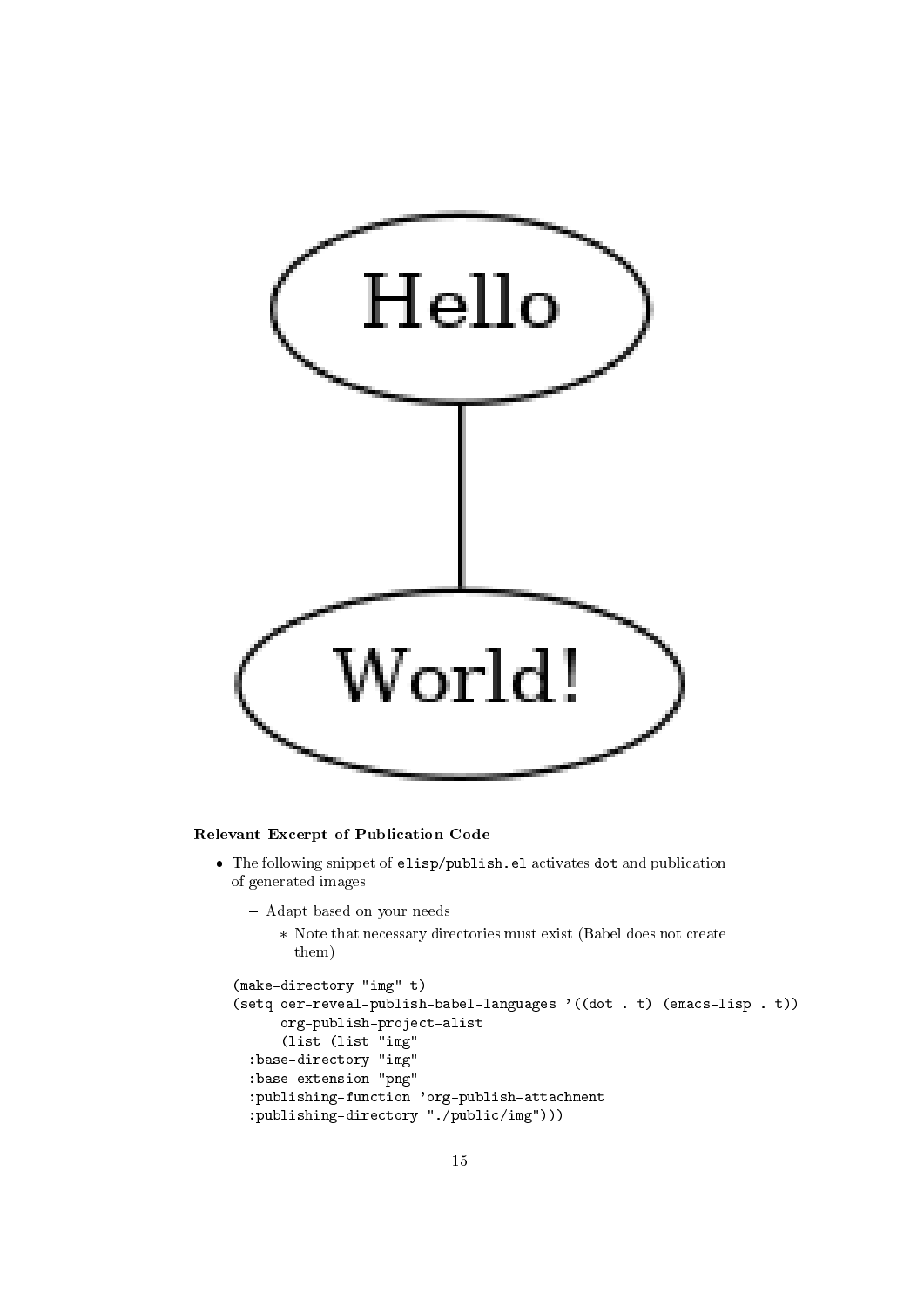#### Need Additional Software in Publication Process?

- Maybe suggest as [issue for Docker image of emacs-reveal](https://gitlab.com/oer/emacs-reveal/-/issues)
- Or install additional software in Docker container of your project with [before\\_script](https://docs.gitlab.com/ee/ci/quick_start/)

# The End

## Further Reading

- [Quickstart for Org mode](https://orgmode.org/quickstart.html)
- [Presentations for a course on Operating Systems](https://oer.gitlab.io/OS/)
	- $-$  My first use case for emacs-reveal
	- More features of Org mode (e.g., table of contents as agenda, keyword index) and reveal.js (e.g., notes, animated SVGs)

Go for it!



Figure 6: The road ahead  $\dots$  ("Figure" under [CC0 1.0;](https://creativecommons.org/publicdomain/zero/1.0/) converted from [Pixabay\)](https://pixabay.com/en/financial-equalization-help-1015282/)

<https://gitlab.com/oer/>

## Bibliography

<span id="page-15-0"></span>Lechtenbörger, Jens. 2019a. "Emacs-reveal: A software bundle to create OER

<span id="page-15-1"></span>presentations." Journal of Open Source Education (JOSE) 2 (18). [https://doi.org/10.21105/jose.00050.](https://doi.org/10.21105/jose.00050) -. 2019b. "Simplifying license attribution for OER with emacs-reveal."

In 17. Fachtagung Bildungstechnologien (DELFI 2019), edited by Niels Pinkwart and Johannes Konert, 205-16. Bonn: Gesellschaft für Informatik e.V. https://doi.org/10.18420/delfi2019\_280.